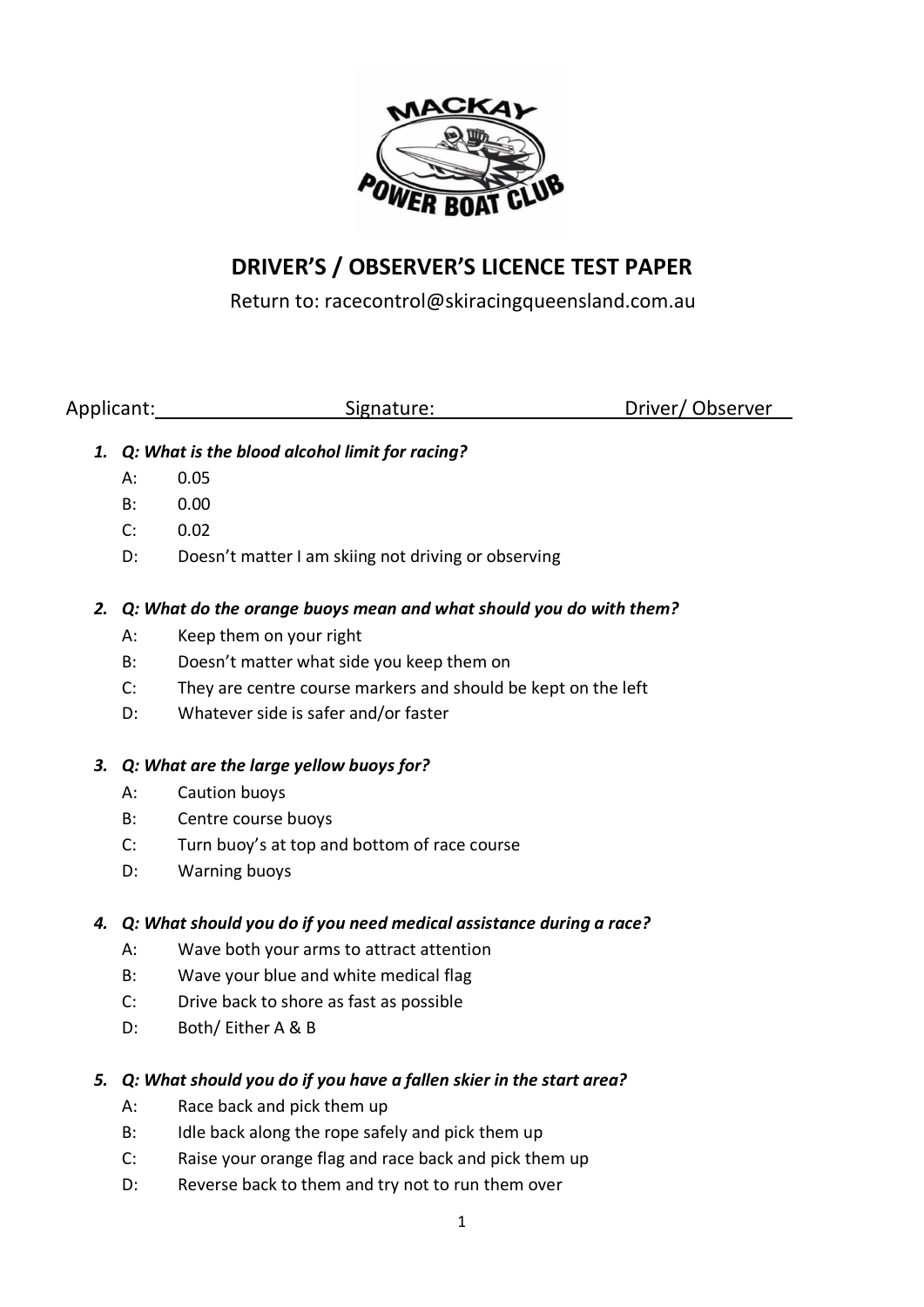

## *6. Q: Who must attend the pre-race briefing?*

- A: Driver and observer must attend
- B: Driver only
- C: Observer only
- D: Whoever would like to go including skiers

## 7.*Q: What must you do if your skier has a fall in the race?*

- A: Slow down safely and return along rope
- B: Raise orange flag and return safely along rope to pick up skier, keeping flag up until skier is in the skiing position again
- C: Turn fast and get back as soon as possible
- D: Pull out of the race and pick up skier when possible

### *8. Q: What must you do if a fellow competitor has a fallen skier?*

- A: Stop and see if they are OK
- B: Wave and smile
- C: Keep out of the way
- D: Acknowledge skier by holding hand up and assist if they have an injury and are waving arms or flags

### *9. Q: When overtaking/passing another competitor what minimum distance must you keep?*

- A: 1 ski rope length
- B: 100m in front and behind between skier and boat & 5m from side to side (maintaining enough extra room on corners)
- C: Whatever seems safe
- D: 100m

### *10. Q: What should you do when crossing the finish line?*

- A: Drop the skier in the water straight away
- B: Keep doing laps until everyone has finished
- C: Proceed to the run out area, slowing down and coming to a stop keeping skier holding on and pulling them into the boat
- D: Do a victory lap if needed